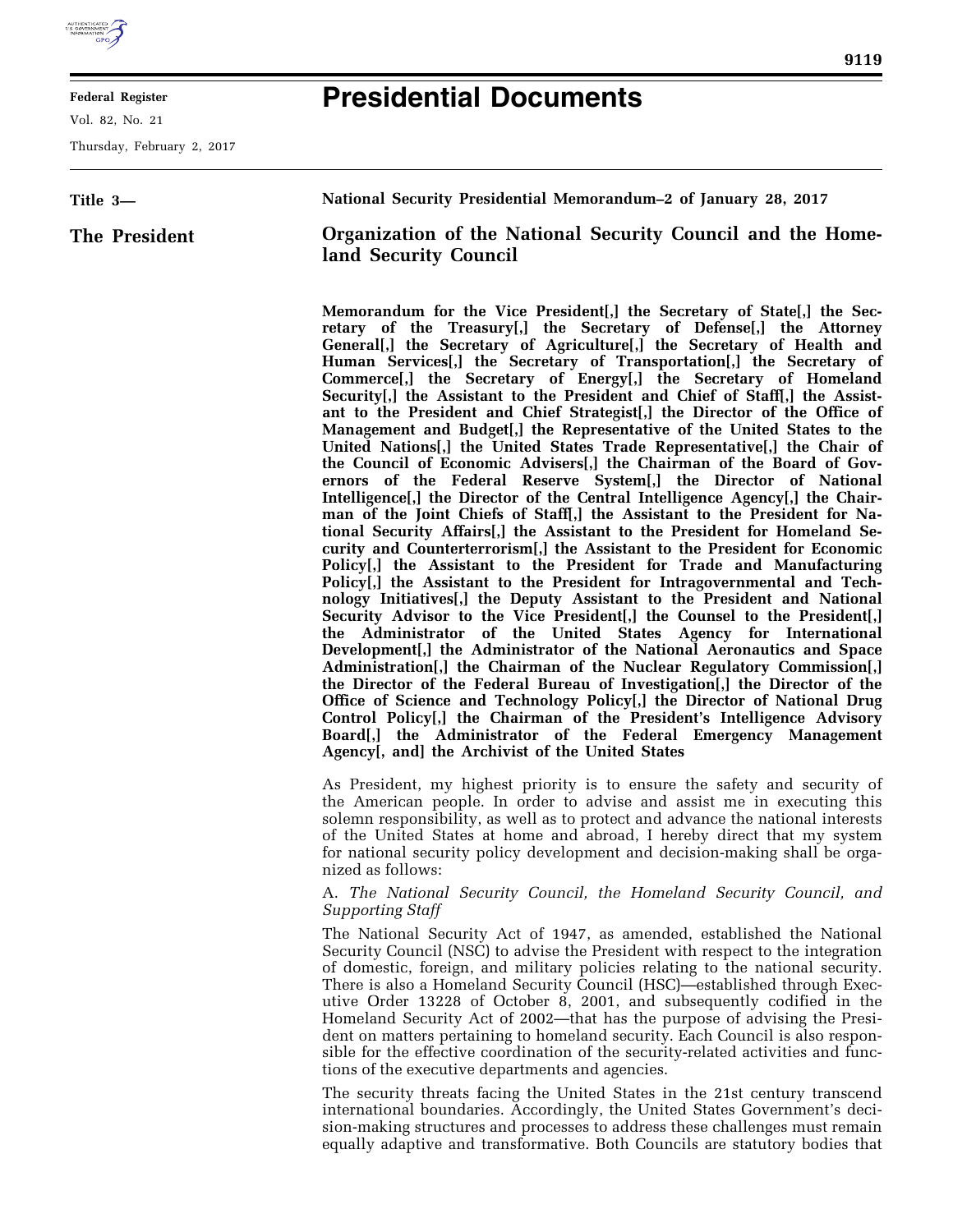the President will continue to chair. Invitations to participate in specific Council meetings shall be extended to those heads of executive departments and agencies, and other senior officials, who are needed to address the issue or issues under consideration. When the President is absent from a meeting of either Council, the Vice President may preside at the President's direction.

The Assistant to the President for National Security Affairs (National Security Advisor) and the Assistant to the President for Homeland Security and Counterterrorism (Homeland Security Advisor) shall be responsible, as appropriate and at the President's direction, for determining the agenda for the NSC or HSC, respectively, ensuring that the necessary papers are prepared, and recording Council actions and Presidential decisions in a timely manner. When international economic issues are on the agenda of the NSC, the National Security Advisor and the Assistant to the President for Economic Policy shall perform these tasks in concert.

The NSC and HSC shall have as their regular attendees (both statutory and non-statutory) the President, the Vice President, the Secretary of State, the Secretary of the Treasury, the Secretary of Defense, the Attorney General, the Secretary of Energy, the Secretary of Homeland Security, the National Security Advisor, the Homeland Security Advisor, and the Representative of the United States to the United Nations. When international economic issues are on the agenda of the NSC, the NSC's regular attendees will include the Secretary of Commerce, the United States Trade Representative, and the Assistant to the President for Economic Policy. The Director of National Intelligence and the Chairman of the Joint Chiefs of Staff, as statutory advisers to the NSC, shall also attend NSC meetings. The Assistant to the President and Chief of Staff, the Assistant to the President and Chief Strategist, the Counsel to the President, the Deputy Counsel to the President for National Security Affairs, and the Director of the Office of Management and Budget are invited as attendees to any NSC meeting.

In addition to the NSC and HSC, there is also a single NSC staff within the Executive Office of the President that serves both the NSC and HSC. The staff is composed of regional, issue-focused, and functional directorates and headed by a single civilian Executive Secretary, pursuant to 50 U.S.C. 3021, who is also the Chief of Staff. All policy and staff activity decisions will be transmitted to the Executive Secretary for appropriate distribution and awareness. The purpose of the NSC staff is to advise me, the National Security Advisor, the Homeland Security Advisor, the NSC members, the HSC members, and others in the White House; to facilitate the implementation of Administration policy; and to help coordinate the national-securityrelated activities of the executive departments and agencies.

#### B. *The Principals Committee*

The Principals Committee (PC) shall continue to serve as the Cabinet-level senior interagency forum for considering policy issues that affect the national security interests of the United States. The PC shall be convened and chaired by the National Security Advisor or the Homeland Security Advisor, as appropriate, in consultation with the appropriate attendees of the PC. The Chair shall determine the agenda in consultation with the appropriate committee members, and the Executive Secretary shall ensure that necessary papers are prepared and that conclusions and decisions are communicated in a timely manner. Invitations to participate in or attend a specific PC shall be extended at the discretion of the National Security Advisor and the Homeland Security Advisor, and may include those Cabinet-level heads of executive departments and agencies, and other senior officials, who are needed to address the issue under consideration.

The PC shall have as its regular attendees the Secretary of State, the Secretary of the Treasury, the Secretary of Defense, the Attorney General, the Secretary of Homeland Security, the Assistant to the President and Chief of Staff, the Assistant to the President and Chief Strategist, the National Security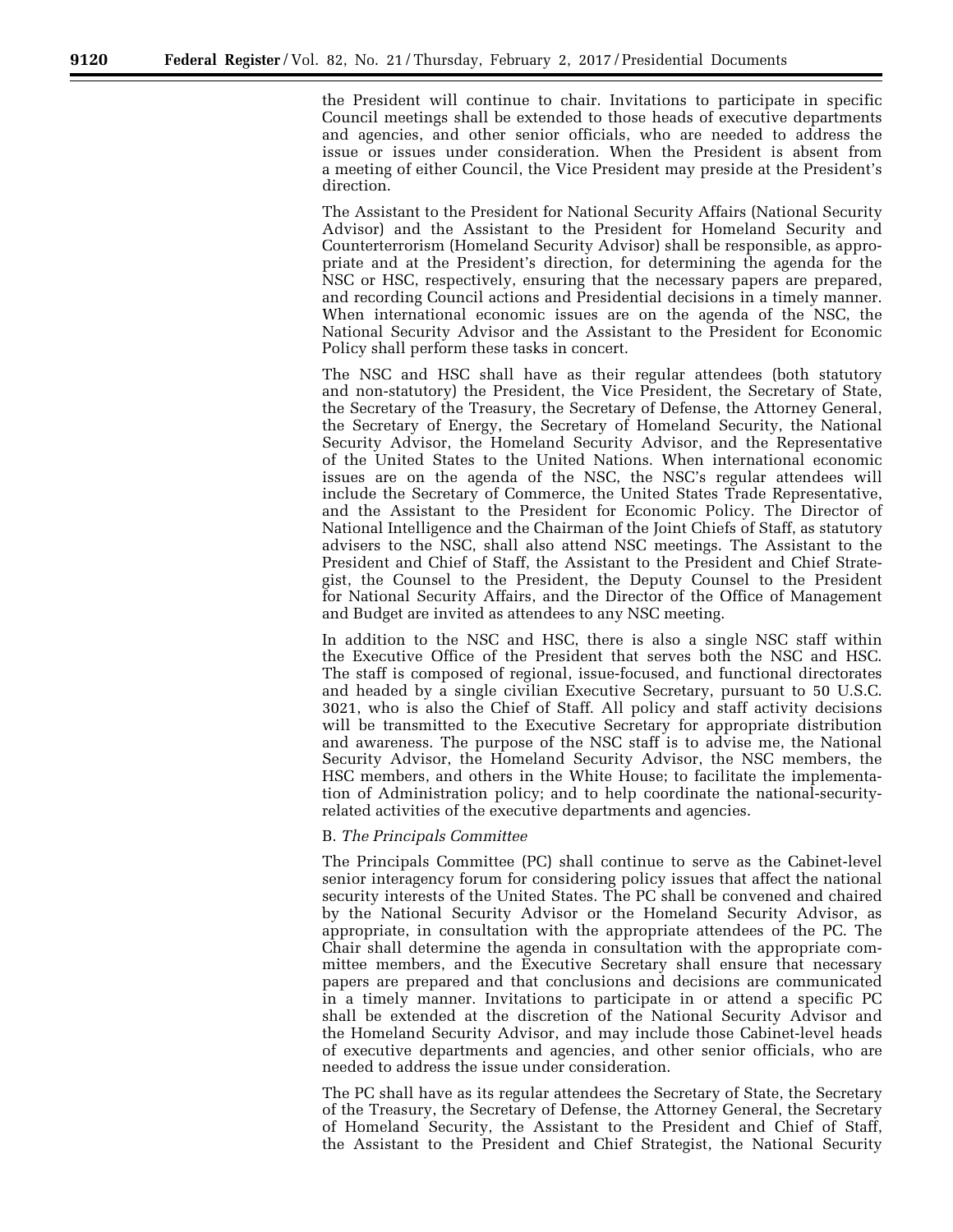Advisor, and the Homeland Security Advisor. The Director of National Intelligence and the Chairman of the Joint Chiefs of Staff shall attend where issues pertaining to their responsibilities and expertise are to be discussed. The Counsel to the President, the Deputy Counsel to the President for National Security Affairs, and the Director of the Office of Management and Budget may attend all PC meetings.

The Assistant to the President and Deputy National Security Advisor (Deputy National Security Advisor), the Deputy Assistant to the President and National Security Advisor to the Vice President, and the Executive Secretary (who shall serve as the Executive Secretary of the PC) shall attend all of the meetings of the PC, and the Representative of the United States to the United Nations and the Assistant to the President for Intragovernmental and Technology Initiatives may attend as appropriate.

When international economic issues are on the agenda of the PC, the Committee's regular attendees will include the Secretary of Commerce, the United States Trade Representative, and the Assistant to the President for Economic Policy (who shall serve as Chair for agenda items that principally pertain to international economics).

#### C. *The Deputies Committee*

The Deputies Committee (DC) shall continue to serve as the senior sub-Cabinet interagency forum for consideration of, and where appropriate, decision-making on, policy issues that affect the national security interests of the United States. The DC shall be convened and chaired by the Deputy National Security Advisor or the Deputy Assistant to the President and Deputy Homeland Security Advisor (Deputy Homeland Security Advisor), as appropriate. The Chair shall determine the agenda in consultation with the regular DC members, and the Executive Secretary shall ensure that necessary papers are prepared and that conclusions and decisions are communicated in a timely manner. Invitations to participate in or attend a specific DC meeting shall be extended by the Chair to those at the Deputy or Under Secretary level of executive departments and agencies, and to other senior officials, who are needed to address the issue under consideration.

The DC shall have as its regular members the Deputy Secretary of State, the Deputy Secretary of the Treasury, the Deputy Secretary of Defense, the Deputy Attorney General, the Deputy Secretary of Homeland Security, the Deputy Director of the Office of Management and Budget, the Deputy Director of National Intelligence, the Vice Chairman of the Joint Chiefs of Staff, the Deputy Assistant to the President and National Security Advisor to the Vice President, the Deputy National Security Advisor, the Deputy Homeland Security Advisor, and the Administrator of the United States Agency for International Development.

The Executive Secretary shall attend the DC meetings. The Deputy Counsel to the President for National Security Affairs may attend all DC meetings. The relevant Deputy Assistant to the President for the specific regional and functional issue under consideration shall also be invited to attend. Likewise, when and where appropriate, the Deputy Assistant to the President for Strategic Planning, the Deputy Assistant to the President for Strategic Communication, the Deputy Assistant to the President for International Economic Affairs, the Deputy Assistant to the President for Transnational Issues, and the Deputy Representative of the United States to the United Nations, shall also be invited to attend. Other senior officials shall be invited where appropriate.

The DC shall review and monitor the work of the interagency national security process, including the interagency groups established pursuant to section D below. The DC shall help to ensure that issues brought before the NSC, HSC, and PC have been properly analyzed and prepared for decision. The DC shall also focus significant attention on monitoring the implementation of policies and decisions and shall conduct periodic reviews of the Administration's major national security and foreign policy initiatives.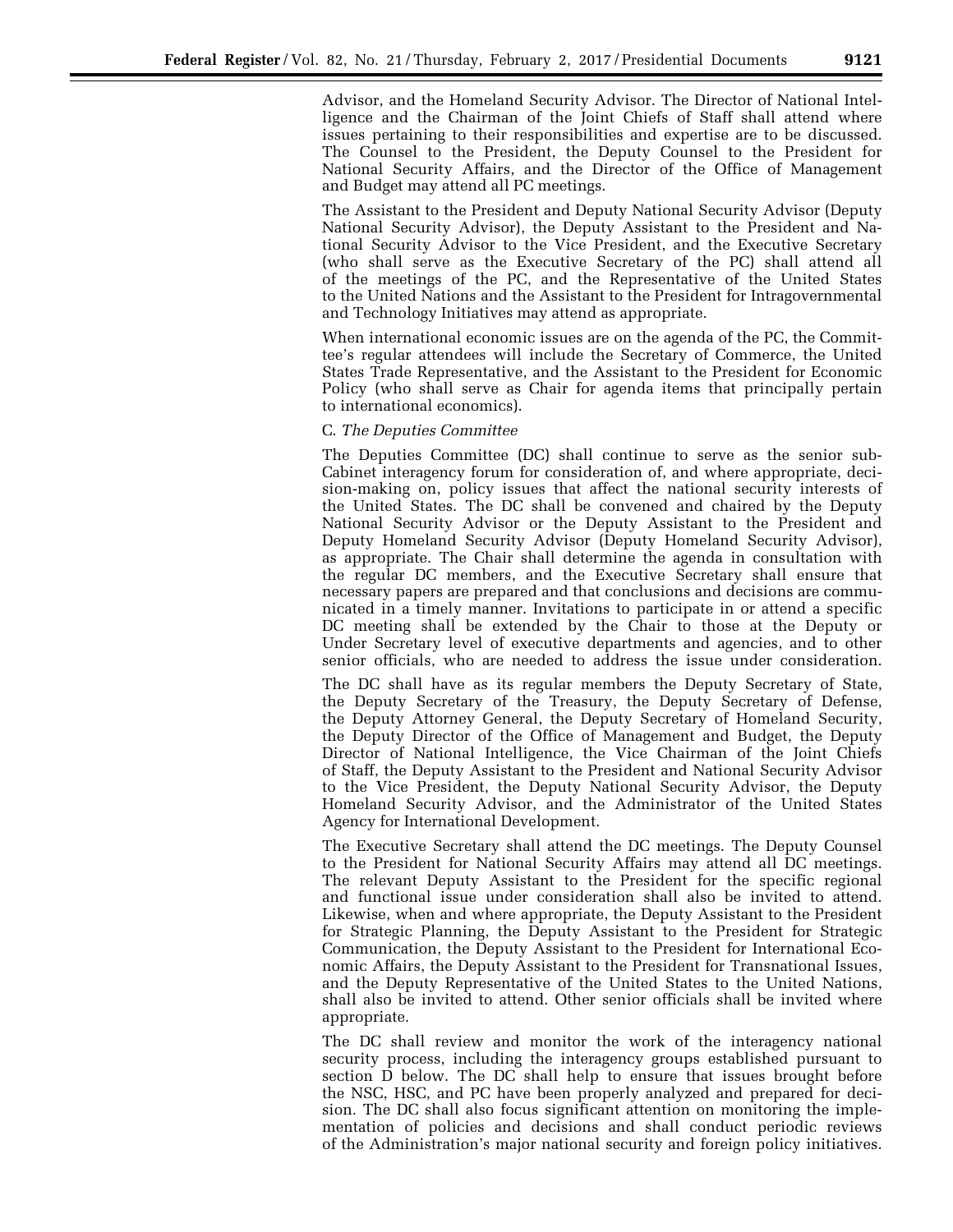The DC is responsible for establishing Policy Coordination Committees (PCCs) and for providing objectives and clear guidance.

### D. *Policy Coordination Committees*

Management of the development and implementation of national security policies by multiple executive departments and agencies typically shall be accomplished by the PCCs, with participation primarily occurring at the Assistant Secretary level. As the main day-to-day fora for interagency coordination of national security policies, the PCCs shall provide policy analysis for consideration by the more senior committees of the national security system and ensure timely responses to the President's decisions.

Regional and issue-related PCCs shall be established at the direction of the DC. Members of the NSC staff (or National Economic Council staff, as appropriate) will chair the PCCs; the DC, at its discretion, may add co-chairs to any PCC. The PCCs shall review and coordinate the implementation of Presidential decisions in their respective policy areas. The Chair of each PCC, in consultation with the Executive Secretary, shall invite representatives of other executive departments and agencies to attend meetings of the PCC where appropriate. The Chair of each PCC, with the agreement of the Executive Secretary, may establish subordinate working groups to assist that PCC in the performance of its duties.

An early meeting of the DC will be devoted to establishing the PCCs, determining their memberships, and providing them with mandates and strict guidance. Until the DC has established otherwise, the existing system of Interagency Policy Committees shall continue.

#### E. *General*

The President and the Vice President may attend any and all meetings of any entity established by or under this memorandum.